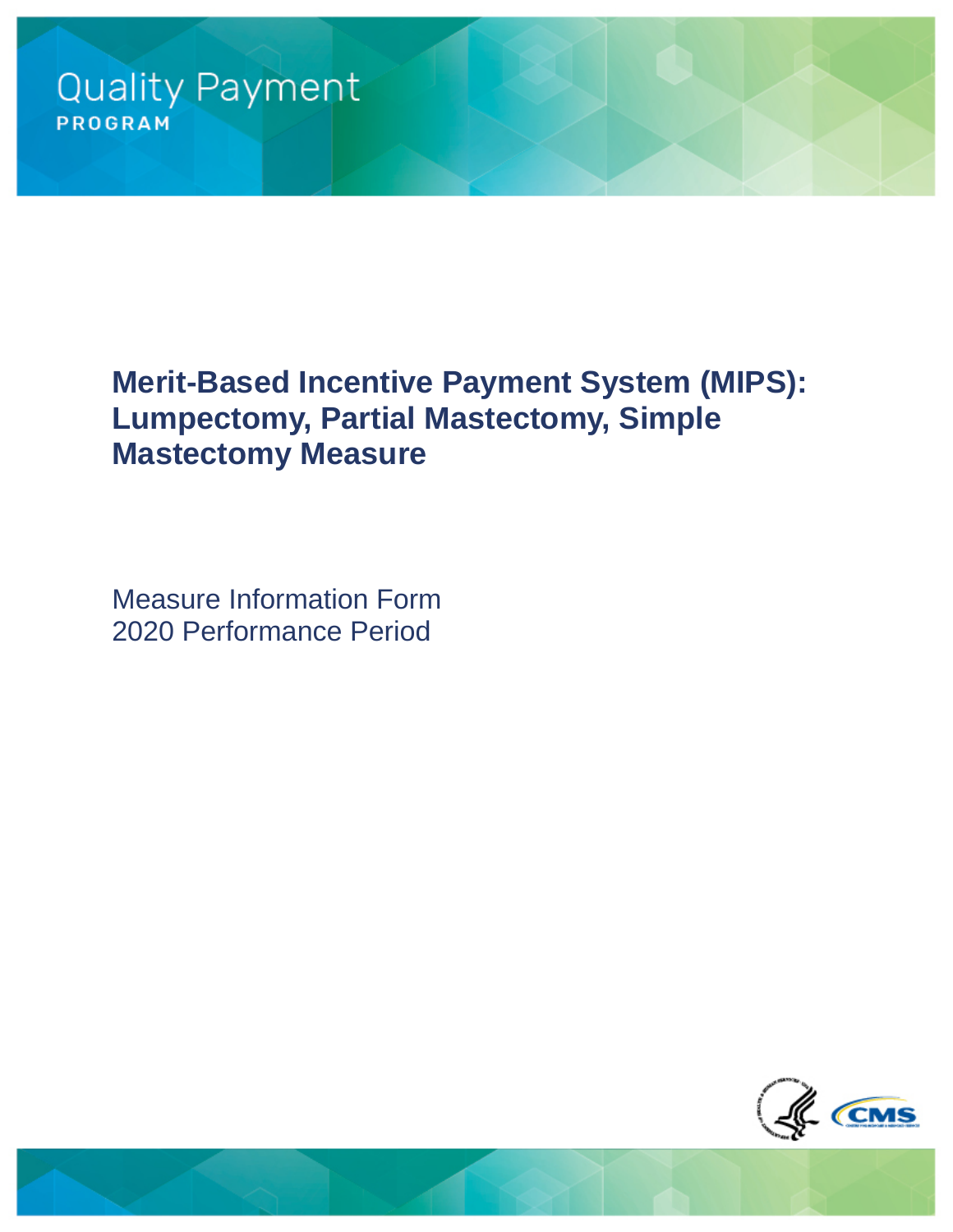# **Table of Contents**

| 1.0 |     |                                                                         |  |
|-----|-----|-------------------------------------------------------------------------|--|
|     | 1.1 |                                                                         |  |
|     | 1.2 |                                                                         |  |
|     | 1.3 |                                                                         |  |
|     | 1.4 |                                                                         |  |
|     | 1.5 |                                                                         |  |
|     | 1.6 |                                                                         |  |
|     | 1.7 |                                                                         |  |
|     | 1.8 |                                                                         |  |
| 2.0 |     |                                                                         |  |
| 3.0 |     |                                                                         |  |
|     |     |                                                                         |  |
|     |     |                                                                         |  |
|     | A.2 |                                                                         |  |
|     | A.3 | Assign Costs to an Episode and Calculate Total Observed Episode Cost  9 |  |
|     | A.4 |                                                                         |  |
|     | A.5 |                                                                         |  |
|     | A.6 |                                                                         |  |
|     |     |                                                                         |  |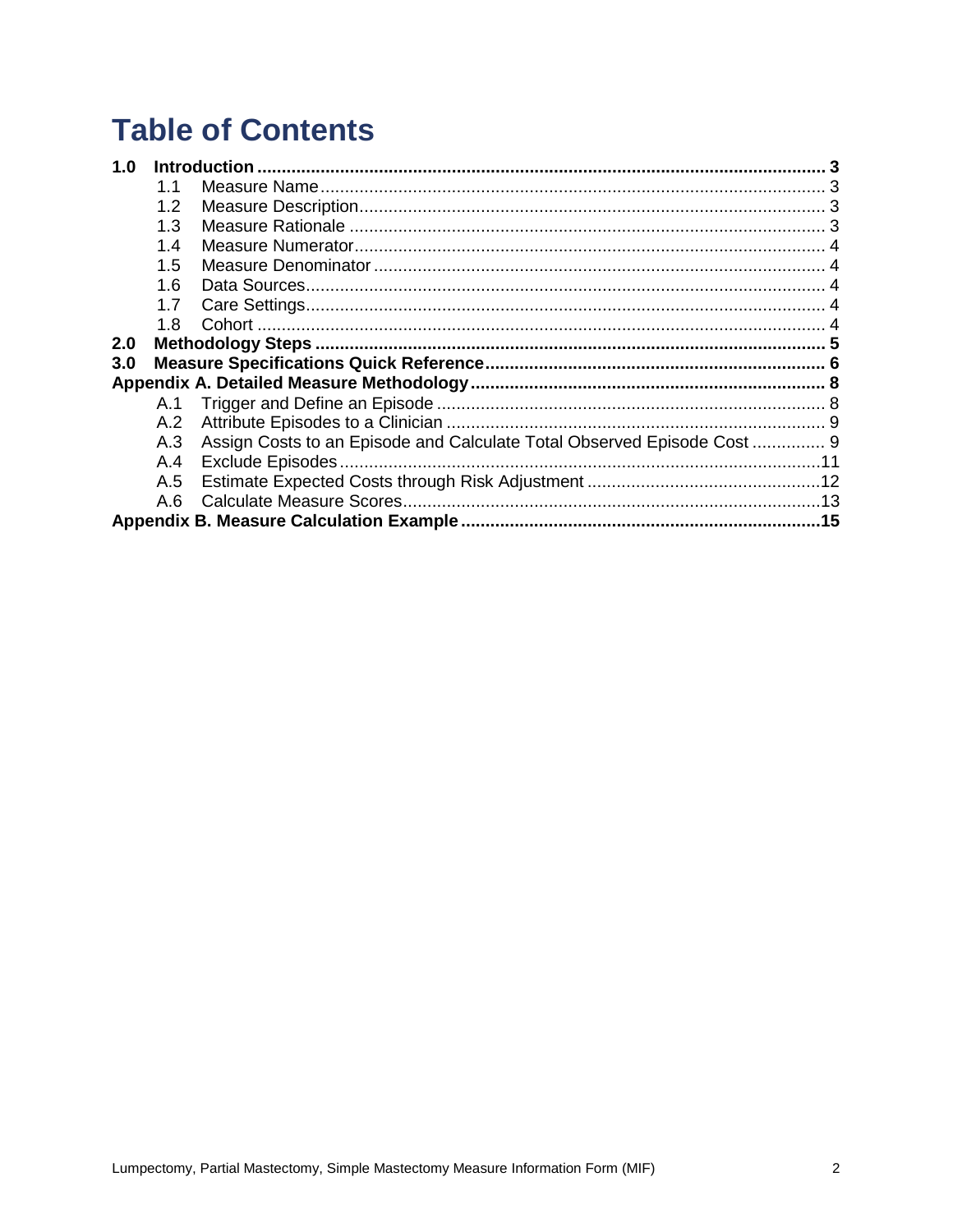# <span id="page-2-0"></span>**1.0 Introduction**

This document details the methodology for the Lumpectomy, Partial Mastectomy, Simple Mastectomy measure and should be reviewed along with the Lumpectomy, Partial Mastectomy, Simple Mastectomy Measure Codes List file, which contains the medical codes used in constructing the measure.

### <span id="page-2-1"></span>**1.1 Measure Name**

Lumpectomy, Partial Mastectomy, Simple Mastectomy episode-based cost measure

### <span id="page-2-2"></span>**1.2 Measure Description**

Episode-based cost measures represent the cost to Medicare for the items and services provided to a patient during an episode of care ("episode"). In all supplemental documentation, "cost" generally means the standardized<sup>[1](#page-2-4)</sup> Medicare allowed amount.<sup>[2](#page-2-5)</sup> and claims data from Medicare Parts A and B are used to construct the episode-based cost measures.

The Lumpectomy, Partial Mastectomy, Simple Mastectomy episode-based cost measure evaluates a clinician's risk-adjusted cost to Medicare for beneficiaries who undergo partial or total mastectomy for breast cancer during the performance period. The cost measure score is the clinician's risk-adjusted cost for the episode group averaged across all episodes attributed to the clinician. This procedural measure includes costs of services that are clinically related to the attributed clinician's role in managing care during each episode from 30 days prior to the clinical event that opens, or "triggers," the episode through 90 days after the trigger.

# <span id="page-2-3"></span>**1.3 Measure Rationale**

Breast cancer accounts for 29 percent of all new cancer diagnoses in women, $3$  and the adoption and use of screening mammography based on current United States Preventive Services Task Force guidelines<sup>[4](#page-2-7)</sup> has resulted in increased rates of detection of early-stage breast cancer and increased demand for curative surgical intervention.<sup>[5](#page-2-8)</sup> Identifying high-value breast cancer treatment approaches that maintain patient health outcomes while offering potential health care cost savings is important since breast cancer treatment costs are the highest among all cancer types and are estimated to reach \$20 billion by 2020.<sup>[6](#page-2-9)</sup> The Lumpectomy, Partial Mastectomy,

[\(https://www.qualitynet.org/inpatient/measures/payment-standardization\)](https://www.qualitynet.org/inpatient/measures/payment-standardization)

<span id="page-2-4"></span> $\ddot{\phantom{a}}$ <sup>1</sup> Claim payments are standardized to account for differences in Medicare payments for the same service(s) across Medicare providers. Payment standardized costs remove the effect of differences in Medicare payment among health care providers that are the result of differences in regional health care provider expenses measured by hospital wage indexes and geographic price cost indexes (GPCIs) or other payment adjustments such as those for teaching hospitals. For more information, please refer to the "CMS Price (Payment) Standardization - Basics" and "CMS Price (Payment) Standardization - Detailed Methods" documents posted on [the Payment Standardization QualityNet webpage.](https://www.qualitynet.org/inpatient/measures/payment-standardization)

<span id="page-2-5"></span><sup>2</sup> Cost is defined by *allowed amounts* on Medicare claims data, which include both Medicare trust fund payments and any applicable beneficiary deductible and coinsurance amounts. Claims data from Medicare Parts A and B are used to construct the episode-based cost measures.

<span id="page-2-6"></span><sup>3</sup> Siegel, Rebecca L., Kimberly D. Miller, and Ahmedin Jemal. "Cancer Statistics, 2016." CA: A Cancer Journal For Clinicians 66, no. 1 (2016): 7-30.

<span id="page-2-7"></span><sup>4</sup> Siu, Albert L. "Screening for breast cancer: US Preventive Services Task Force recommendation statement." Annals of Internal Medicine 164, no. 4 (2016): 279-296.

<span id="page-2-8"></span><sup>5</sup> Helvie, Mark A., Joanne T. Chang, R. Edward Hendrick, and Mousumi Banerjee. "Reduction in Late-Stage Breast Cancer Incidence in the Mammography Era: Implications for Overdiagnosis of Invasive Cancer." Cancer 120, no. 17 (2014): 2649-56.

<span id="page-2-9"></span><sup>6</sup> Greenup, Rachel A., Rachel C. Blitzblau, Kevin L. Houck, Julie Ann Sosa, Janet Horton, Jeffrey M. Peppercorn, Alphonse G. Taghian, Barbara L. Smith, and E. Shelley Hwang. "Cost Implications of an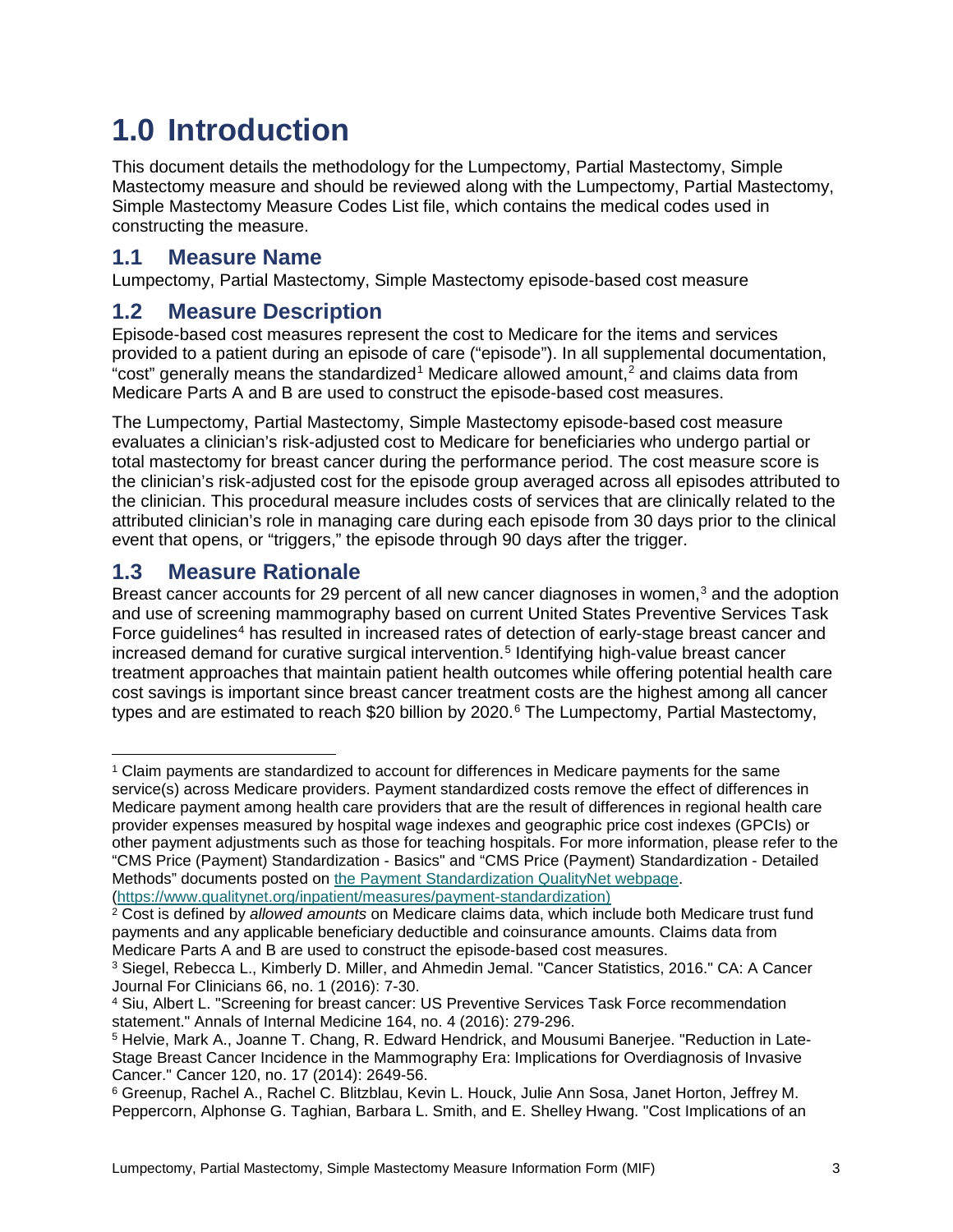Simple Mastectomy episode-based cost measure was recommended for development by an expert clinician committee—the Oncologic Disease Management - Medical, Radiation, and Surgical Clinical Subcommittee—because of its high impact in terms of patient population and Medicare spending, and the opportunity for incentivizing cost-effective, high-quality clinical care in this area. Based on the initial recommendations from the Clinical Subcommittee, the subsequent measure-specific workgroup provided extensive, detailed input on this measure.

### <span id="page-3-0"></span>**1.4 Measure Numerator**

The cost measure numerator is the sum of the ratio of observed to expected<sup>[7](#page-3-5)</sup> paymentstandardized cost to Medicare for all Lumpectomy, Partial Mastectomy, Simple Mastectomy episodes attributed to a clinician. This sum is then multiplied by the national average observed episode cost to generate a dollar figure.

### <span id="page-3-1"></span>**1.5 Measure Denominator**

The cost measure denominator is the total number of episodes from the Lumpectomy, Partial Mastectomy, Simple Mastectomy episode group attributed to a clinician.

### <span id="page-3-2"></span>**1.6 Data Sources**

The Lumpectomy, Partial Mastectomy, Simple Mastectomy cost measure uses the following data sources:

- Medicare Parts A and B claims data from the Common Working File (CWF)
- Enrollment Data Base (EDB)
- Long Term Care Minimum Data Set (LTC MDS)<sup>[8](#page-3-6)</sup>

## <span id="page-3-3"></span>**1.7 Care Settings**

Methodologically, the Lumpectomy, Partial Mastectomy, Simple Mastectomy cost measure can be triggered based on claims data from the following settings: ambulatory/office-based care centers, outpatient (OP) hospitals, and ambulatory surgical centers (ASC).

### <span id="page-3-4"></span>**1.8 Cohort**

The cohort for this cost measure consists of patients who are Medicare beneficiaries enrolled in Medicare fee-for-service and who undergo partial or total mastectomy for breast cancer that triggers a Lumpectomy, Partial Mastectomy, Simple Mastectomy episode.

The cohort for this cost measure is also further refined by the definition of the episode group and measure-specific exclusions (see [Appendix A\)](#page-7-0).

 $\ddot{\phantom{a}}$ Evidence-Based Approach to Radiation Treatment after Lumpectomy for Early-Stage Breast Cancer." Journal Of Oncology Practice 13, no. 4 (2017): e283-e90.

<span id="page-3-5"></span><sup>&</sup>lt;sup>7</sup> Expected costs refer to costs predicted by the risk adjustment model. For more information on expected costs and risk adjustment, please refer to Section A.5.

<span id="page-3-6"></span><sup>&</sup>lt;sup>8</sup> For information on how LTC MDS data are used in risk adjustment, please refer to Section [A.5.](#page-11-0)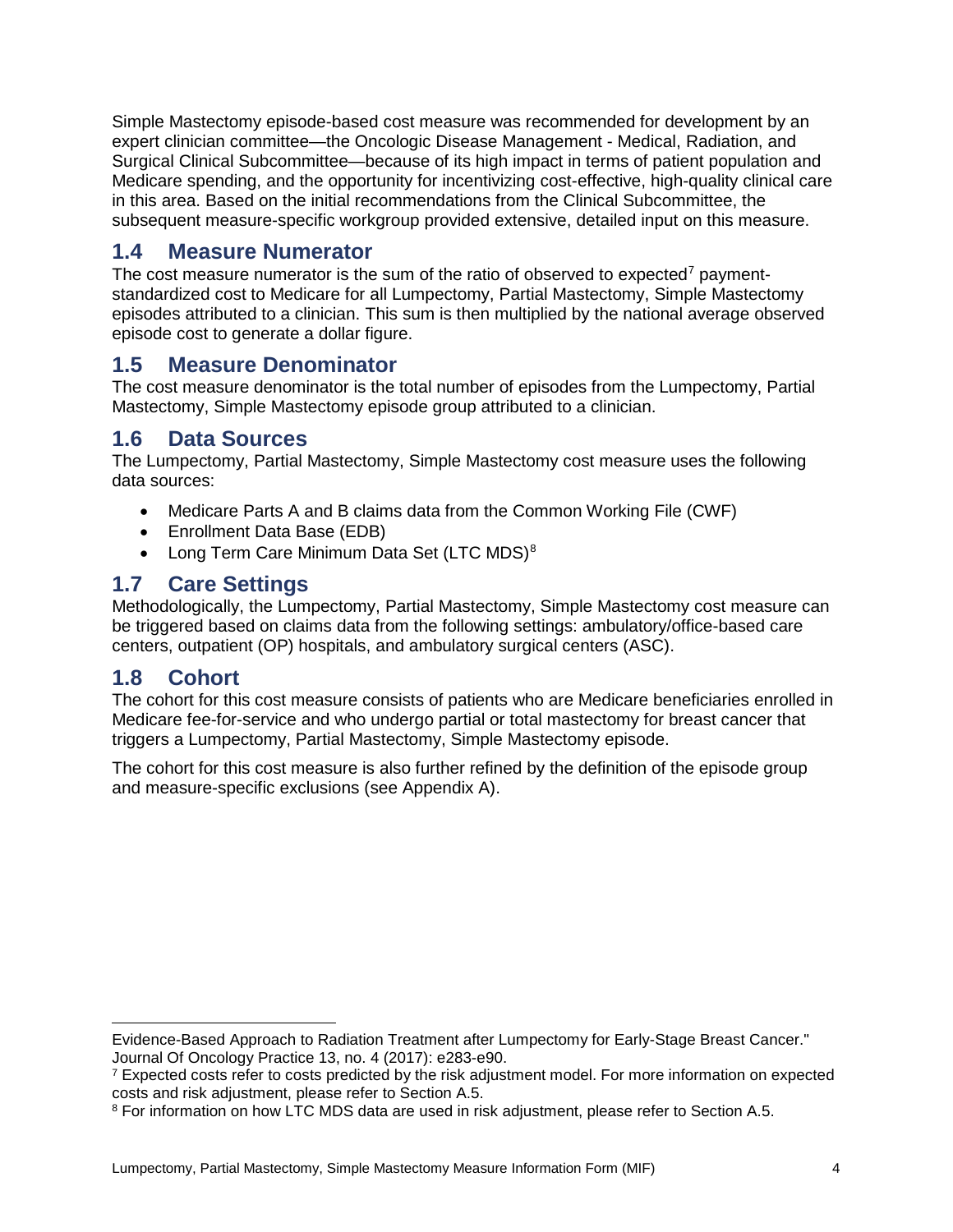# <span id="page-4-0"></span>**2.0 Methodology Steps**

There are two overarching processes in calculating episode-based cost measure scores: episode construction (Steps [1](#page-4-1)[-3\)](#page-4-2) and measure calculation (Steps [4](#page-4-3)[-6\)](#page-4-4). This section provides a brief one-page summary of these processes for the Lumpectomy, Partial Mastectomy, Simple Mastectomy cost measure, and [Appendix A](#page-7-0) describes the processes in detail.

- <span id="page-4-1"></span>1. **Trigger and define an episode**: Episodes are defined by billing codes that open, or "trigger," an episode. The episode window starts 30 days before the trigger and ends 90 days after the trigger. To enable meaningful clinical comparisons, episodes are placed into more granular, mutually exclusive sub-groups based on clinical criteria. Some episodes may also be excluded based on other information available at the time of the trigger.
- 2. **Attribute the episode to a clinician**: For this procedural episode group, an attributed clinician is any clinician who bills a trigger code for the episode group on the day of the procedure.
- <span id="page-4-2"></span>3. **Assign costs to the episode and calculate the episode observed cost**: Clinically related services occurring during the episode window are assigned to the episode. The cost of the assigned services is summed to determine each episode's standardized observed cost.



#### **Figure 1. Diagram Showing an Example of a Constructed Episode**

- <span id="page-4-3"></span>4. **Exclude episodes**: Exclusions remove unique groups of patients from cost measure calculation in cases where it may be impractical and unfair to compare the costs of caring for these patients to the costs of caring for the cohort at large.
- <span id="page-4-5"></span>5. **Calculate expected costs for risk adjustment**: Risk adjustment aims to isolate variation in clinician costs to only the costs that clinicians can reasonably influence (e.g., accounting for beneficiary age, comorbidities and other factors). A regression analysis is run using the risk adjustment variables as covariates to estimate the expected cost of each episode. Then, statistical techniques are applied to reduce the effect of extreme outliers on measure scores.
- <span id="page-4-4"></span>6. **Calculate the measure score:** For each episode, the ratio of standardized total observed cost (from step [3\)](#page-4-2) to risk-adjusted expected cost (from step [5\)](#page-4-5) is calculated and averaged across all of a clinician or clinician group's attributed episodes to obtain the average episode cost ratio. The average episode cost ratio is multiplied by the national average observed episode cost to generate a dollar figure for the cost measure score.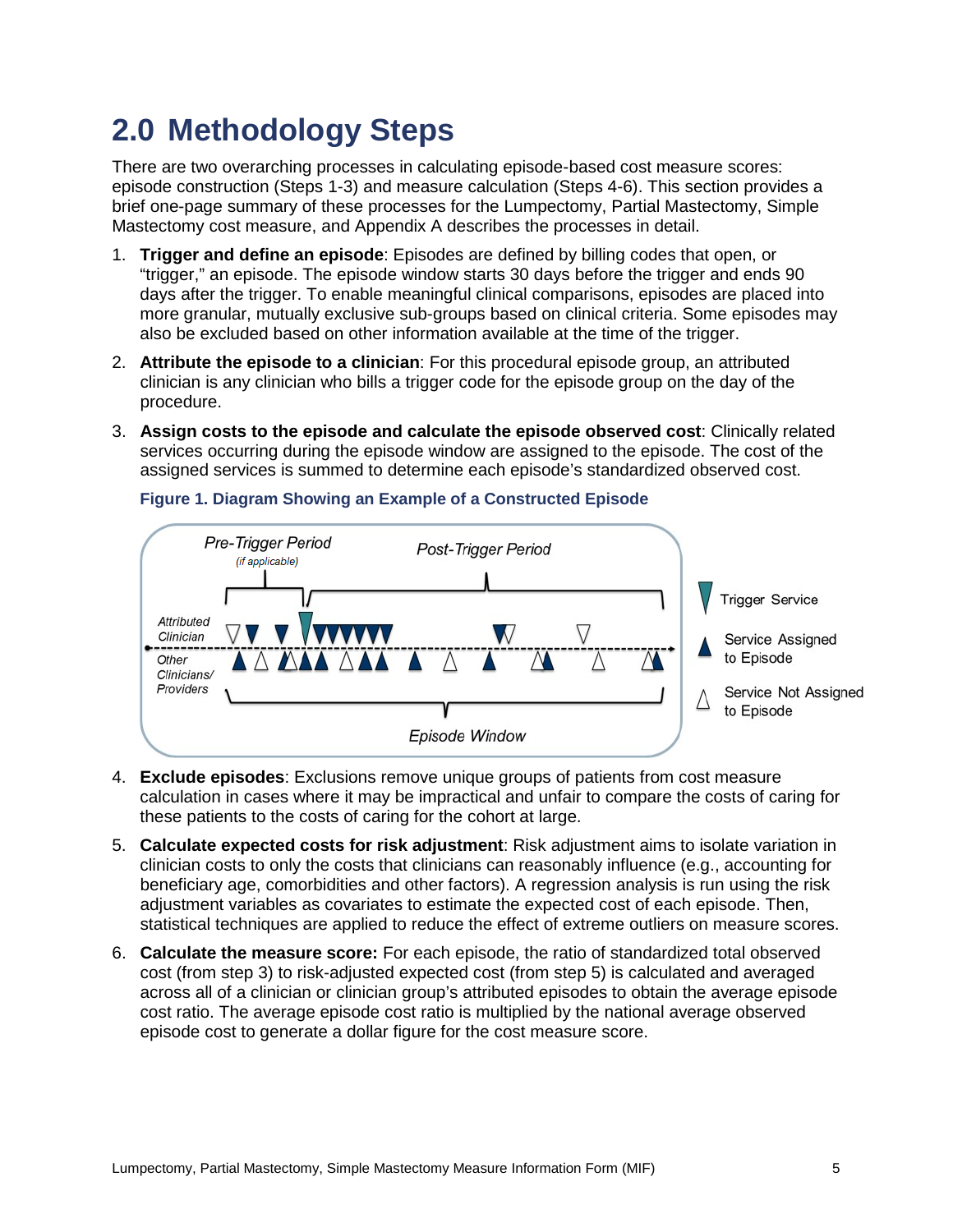# <span id="page-5-0"></span>**3.0 Measure Specifications Quick Reference**

This section provides a quick, at-a-glance reference for the Lumpectomy, Partial Mastectomy, Simple Mastectomy episode-based cost measure specifications. More details on each component can be found in [Appendix A,](#page-7-0) and the full list of codes and logic used to define each component can be found within the Measure Codes List file.

#### **Episode Window**: *During what time period are costs measured?*

Pre-Trigger Window: 30 days extends the Post-Trigger Window: 90 days

#### **Triggers**: *Patients receiving what medical care are included in the measure?*

- CPT/HCPCS procedure code for partial removal of breast (19301), partial removal of breast and underarm lymph nodes (19302), total removal of breast (19303), or removal of breast and underarm lymph nodes (19307),
- Only when the CPT/HCPCS procedure code is also accompanied by ICD-10 diagnosis code for either malignant neoplasm of breast (C50) or carcinoma in situ of breast (D05)

#### **Sub-Groups**: *What are the mutually exclusive types of episodes?*

- 1. Unilateral Partial Mastectomy with SLN
- 2. Unilateral Partial Mastectomy without SLN
- 3. Unilateral Total Mastectomy
- 4. Bilateral Total Mastectomy

#### **Service Assignment**: *Which clinically related costs are included in the measure?*

Assigned services generally fall within the following clinical themes:

- Preoperative Work-Up
- Wound Care
- Pathology
- Surgical Site Infection (SSI)
- Thromboembolism (DVT/PE)
- Sepsis
- Cardiovascular Complications
- Pulmonary Complications

#### **Risk Adjustors**: *Which risk factors are accounted for in the risk adjustment model?*

- Comorbidities captured by 79 Hierarchical Condition Category (HCC) codes that map with over 9,500 ICD-10-CM codes
- Interaction variables accounting for a range of comorbidities
- Beneficiary age category
- Beneficiary disability status
- Beneficiary ESRD status
- Recent use of institutional long-term care
- Measure-specific risk adjustors including but not limited to smoking, breast cancer, ductal carcinoma in situ (DCIS), mastectomy with axillary lymph node (ALN) dissection, mastectomy with sentinel lymph node (SLN) biopsy, mastectomy with reconstruction, and male patient.
- For the full list of standard and measure-specific risk adjustment variables, please reference the "RA" and "RA\_Details" tabs of the Measure Codes List file.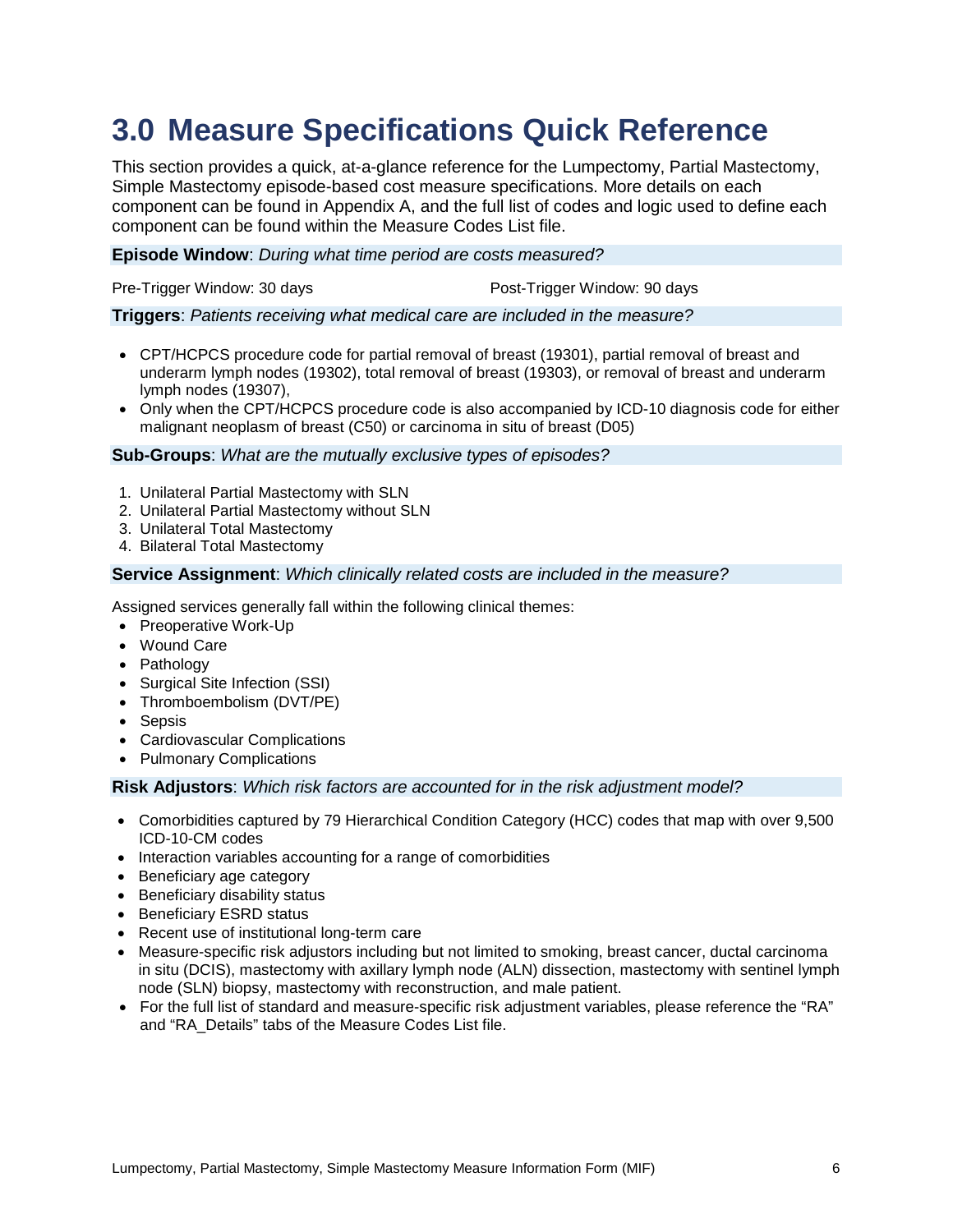#### **Exclusions**: *Which populations are excluded from measure calculation?*

- The beneficiary has a primary payer other than Medicare for any time overlapping the episode window or 120-day lookback period prior to the trigger day.
- The beneficiary was not enrolled in Medicare Parts A and B for the entirety of the lookback period plus episode window, or was enrolled in Part C for any part of the lookback plus episode window.
- No main clinician is attributed the episode.
- The beneficiary's date of birth is missing.
- The beneficiary's death date occurred before the episode ended.
- The episode trigger claim was not performed in an ambulatory/office-based care, OP hospital, or ASC setting based on its place of service.
- Measure-specific exclusions including but not limited to lobular carcinoma in situ of breast (LCIS), bilateral partial mastectomy, and neoadjuvant chemotherapy. For the full list of measure-specific exclusions, please reference the "Exclusions" and "Exclusions\_Details" tabs of the Measure Codes List file.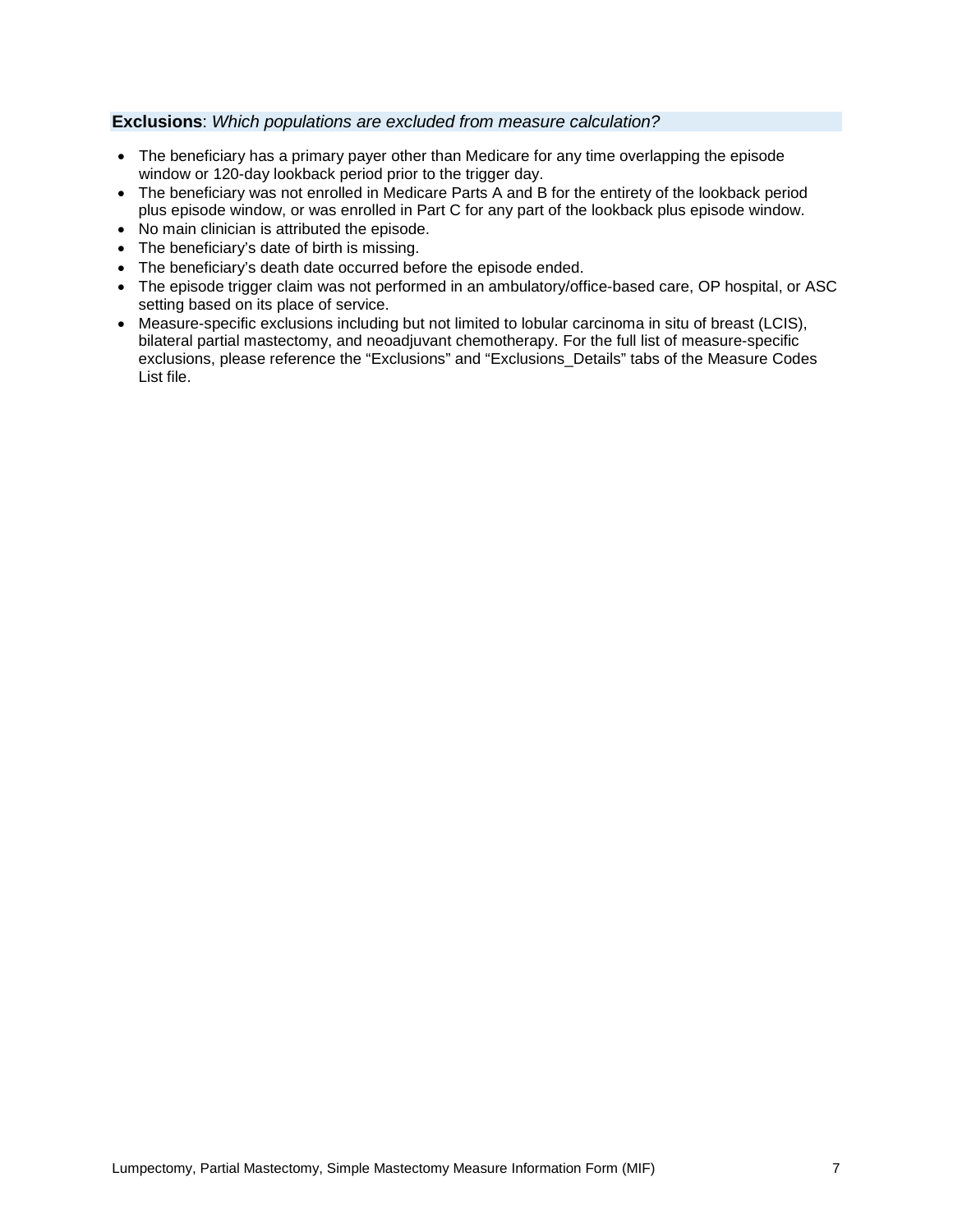# <span id="page-7-0"></span>**Appendix A. Detailed Measure Methodology**

This section contains the technical details for the two overarching processes in calculating episode-based cost measure scores in more detail: Sections [A.1](#page-7-1) through [A.3](#page-8-1) describe episode construction and Sections [A.4](#page-10-0) through [A.6](#page-12-0) describe measure calculation.

## <span id="page-7-1"></span>**A.1 Trigger and Define an Episode**

Lumpectomy, Partial Mastectomy, Simple Mastectomy episodes are defined by Current Procedural Terminology / Healthcare Common Procedure Coding System (CPT/HCPCS) codes on Part B Physician/Supplier (Carrier) claims that open, or trigger, an episode. For the codes and logic relevant to this section please see the "Triggers" and "Triggers\_Details" tabs of the Lumpectomy, Partial Mastectomy, Simple Mastectomy Measure Codes List.

The steps for defining an episode for the Lumpectomy, Partial Mastectomy, Simple Mastectomy episode group are as follows:

- **Identify** Part B Physician/Supplier claim lines with positive standardized payment that have a trigger code.
- **Trigger** an episode if all the following conditions are met for an identified Part B Physician/Supplier claim line:
	- o It was billed by a clinician of a specialty that is eligible for MIPS.
	- $\circ$  It does not have a post-operative modifier code.<sup>[9](#page-7-2)</sup>
	- $\circ$  It is the highest cost claim line across all claim lines identified in the above bullets and that have any Lumpectomy, Partial Mastectomy, Simple Mastectomy trigger code billed for the beneficiary on that day.
- **Establish** the episode window as follows:
	- $\circ$  Establish the episode trigger date as the expense date of the trigger claim line identified in the "Trigger an episode" bullet above.
	- $\circ$  Establish the episode start date as 30 days prior to the episode trigger date.
	- o Establish the episode end date as 90 days after the episode trigger date.

Once a Lumpectomy, Partial Mastectomy, Simple Mastectomy episode is triggered, the episode is placed into one of the episode sub-groups to enable meaningful clinical comparisons. Subgroups represent more granular, mutually exclusive patient populations defined by clinical criteria (e.g., information available on the beneficiary's claims at the time of the trigger). Subgroups are useful in ensuring clinical comparability so that the corresponding cost measure fairly compares clinicians with a similar patient case-mix.

Codes used to define the sub-groups can be found in the "Sub\_Groups\_Details" tab of the Lumpectomy, Partial Mastectomy, Simple Mastectomy Measure Codes List file. This cost measure has four sub-groups:

- Unilateral Partial Mastectomy with SLN
- Unilateral Partial Mastectomy without SLN
- Unilateral Total Mastectomy
- Bilateral Total Mastectomy

<span id="page-7-2"></span> $\overline{a}$ 9 Post-operative modifier codes indicate that a clinician billing the service was not involved in the main procedure but was involved in the post-operative care for that procedure, and as such the post-operative clinician would not be responsible for the trigger.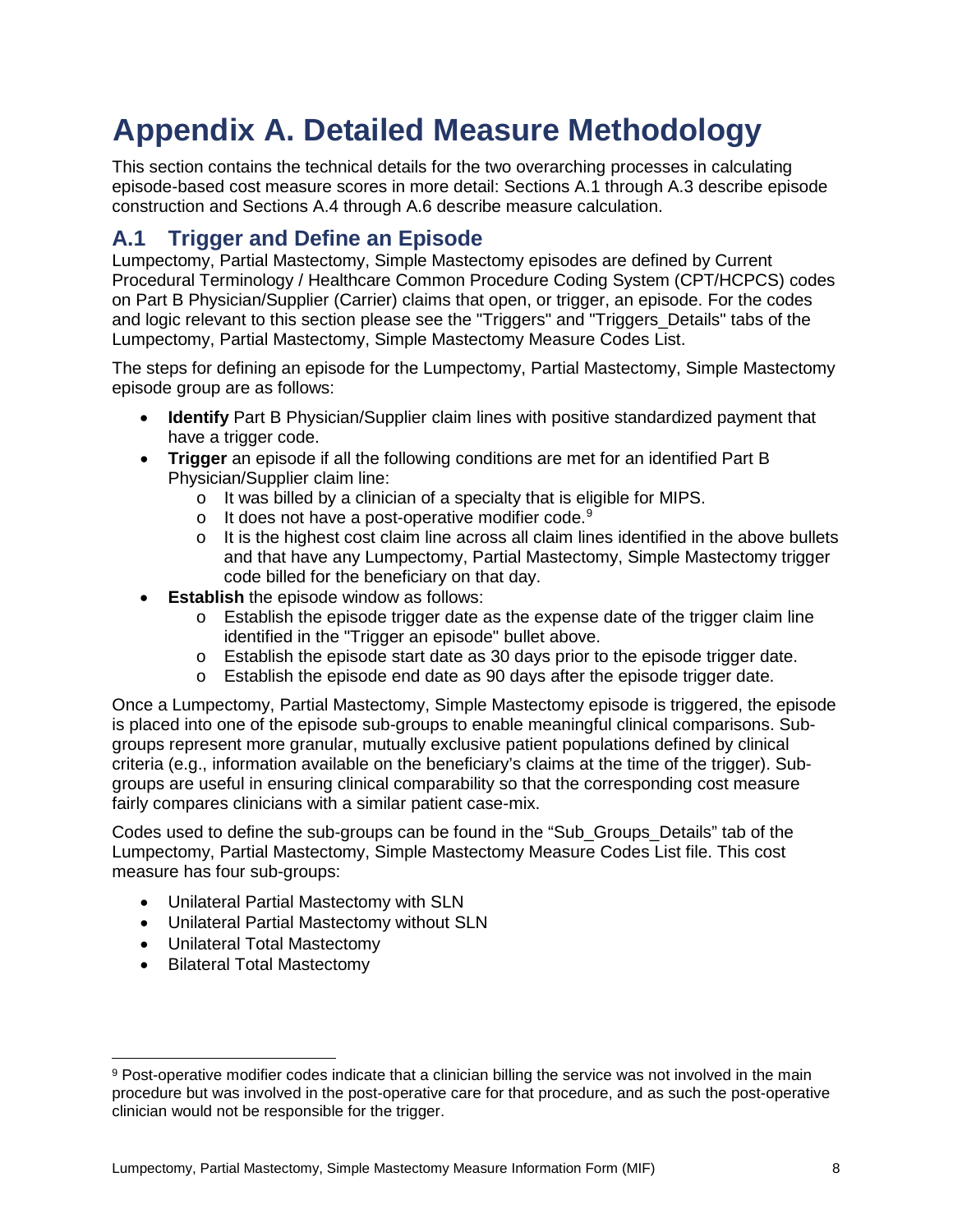## <span id="page-8-0"></span>**A.2 Attribute Episodes to a Clinician**

Once an episode has been triggered and defined, it is attributed to one or more clinicians of a specialty that is eligible for MIPS. Clinicians are identified by Taxpayer Identification Number (TIN) and National Provider Identifier (NPI) pairs (TIN-NPI), and clinician groups are identified by TIN. Only clinicians of a specialty that is eligible for MIPS or clinician groups where the triggering clinician is of a specialty that is eligible for MIPS are attributed episodes. For codes relevant to this section, please see the "Attribution" tab of the Lumpectomy, Partial Mastectomy, Simple Mastectomy Measure Codes List.

The steps for attributing a Lumpectomy, Partial Mastectomy, Simple Mastectomy episode are as follows:

- **Identify** claim lines with positive standardized payment for any trigger codes that occur on the episode trigger day.
- **Designate** a TIN-NPI as a main clinician if the following conditions are met:
	- $\overline{\circ}$  No assistant modifier code is found on one or more claim lines billed by the clinician.
	- o No exclusion modifier code is found on the same claim line.
- **Designate** a TIN-NPI as an assistant clinician if the following conditions are met:
	- o The TIN-NPI was not designated as a main clinician.
		- o An assistant modifier code is found.
		- o No exclusion modifier code is found.

 $\ddot{\phantom{a}}$ 

- **Attribute** an episode to any TIN-NPI designated as a main or assistant clinician.
- **Attribute** episodes to the TIN by aggregating all episodes attributed to NPIs that bill to that TIN. If the same episode is attributed to more than one NPI within a TIN, the episode is attributed only once to that TIN.

Future attribution rules may benefit from the implementation of patient relationship categories<sup>[10](#page-8-2)</sup> and codes.[11](#page-8-3) As required by section 101(f) of MACRA, CMS will consider how to incorporate the patient relationship categories into episode-based cost measurement methodology as clinicians and billing experts gain experience with them.<sup>[12](#page-8-4)</sup>

## <span id="page-8-1"></span>**A.3 Assign Costs to an Episode and Calculate Total Observed Episode Cost**

Services, and their Medicare costs, are assigned to an episode only when clinically related to the attributed clinician's role in managing patient care during the episode. Assigned services may include treatment and diagnostic services, ancillary items, services directly related to treatment, and those furnished as a consequence of care (e.g., complications, readmissions,

<span id="page-8-4"></span><sup>12</sup> For more information on the [Patient](https://qpp-cm-prod-content.s3.amazonaws.com/uploads/236/Patient-Relationship-Categories-and-Codes-webinar-FAQ.pdf) Relationship Categories and Codes, please download the Patient [Relationship Categories and Codes FAQ.](https://qpp-cm-prod-content.s3.amazonaws.com/uploads/236/Patient-Relationship-Categories-and-Codes-webinar-FAQ.pdf) [\(https://qpp-cm-prod-](https://qpp-cm-prod-content.s3.amazonaws.com/uploads/236/Patient-Relationship-Categories-and-Codes-webinar-FAQ.pdf)

[content.s3.amazonaws.com/uploads/236/Patient-Relationship-Categories-and-Codes-webinar-FAQ.pdf\)](https://qpp-cm-prod-content.s3.amazonaws.com/uploads/236/Patient-Relationship-Categories-and-Codes-webinar-FAQ.pdf)

<span id="page-8-2"></span><sup>10</sup> The MACRA Patient Relationship Categories aim to distinguish the relationship and responsibility of a clinician with a patient at the time of furnishing an item or service, thereby facilitating the attribution of patients and episodes to one or more clinicians for purposes of measure score calculations. For more information on Patient Relationship Categories, please refer to the [Patient Relationship Categories and](https://www.cms.gov/Medicare/Quality-Initiatives-Patient-Assessment-Instruments/Value-Based-Programs/MACRA-MIPS-and-APMs/CMS-Patient-Relationship-Categories-and-Codes.pdf)  [codes operational list.](https://www.cms.gov/Medicare/Quality-Initiatives-Patient-Assessment-Instruments/Value-Based-Programs/MACRA-MIPS-and-APMs/CMS-Patient-Relationship-Categories-and-Codes.pdf) [\(https://www.cms.gov/Medicare/Quality-Initiatives-Patient-Assessment-](https://www.cms.gov/Medicare/Quality-Initiatives-Patient-Assessment-Instruments/Value-Based-Programs/MACRA-MIPS-and-APMs/CMS-Patient-Relationship-Categories-and-Codes.pdf)[Instruments/Value-Based-Programs/MACRA-MIPS-and-APMs/CMS-Patient-Relationship-Categories](https://www.cms.gov/Medicare/Quality-Initiatives-Patient-Assessment-Instruments/Value-Based-Programs/MACRA-MIPS-and-APMs/CMS-Patient-Relationship-Categories-and-Codes.pdf)[and-Codes.pdf\)](https://www.cms.gov/Medicare/Quality-Initiatives-Patient-Assessment-Instruments/Value-Based-Programs/MACRA-MIPS-and-APMs/CMS-Patient-Relationship-Categories-and-Codes.pdf)

<span id="page-8-3"></span><sup>11</sup> The MACRA Patient Relationship Codes are Healthcare Common Procedure Coding System (HCPCS) Level II modifier codes that clinicians report on claims to identify their patient relationship category. For the Patient Relationship Codes, please see [Table 27 of the CY 2018 Physician Fee Schedule final rule.](https://www.federalregister.gov/d/2017-23953/p-2203) [\(https://www.federalregister.gov/d/2017-23953/p-2203\)](https://www.federalregister.gov/d/2017-23953/p-2203)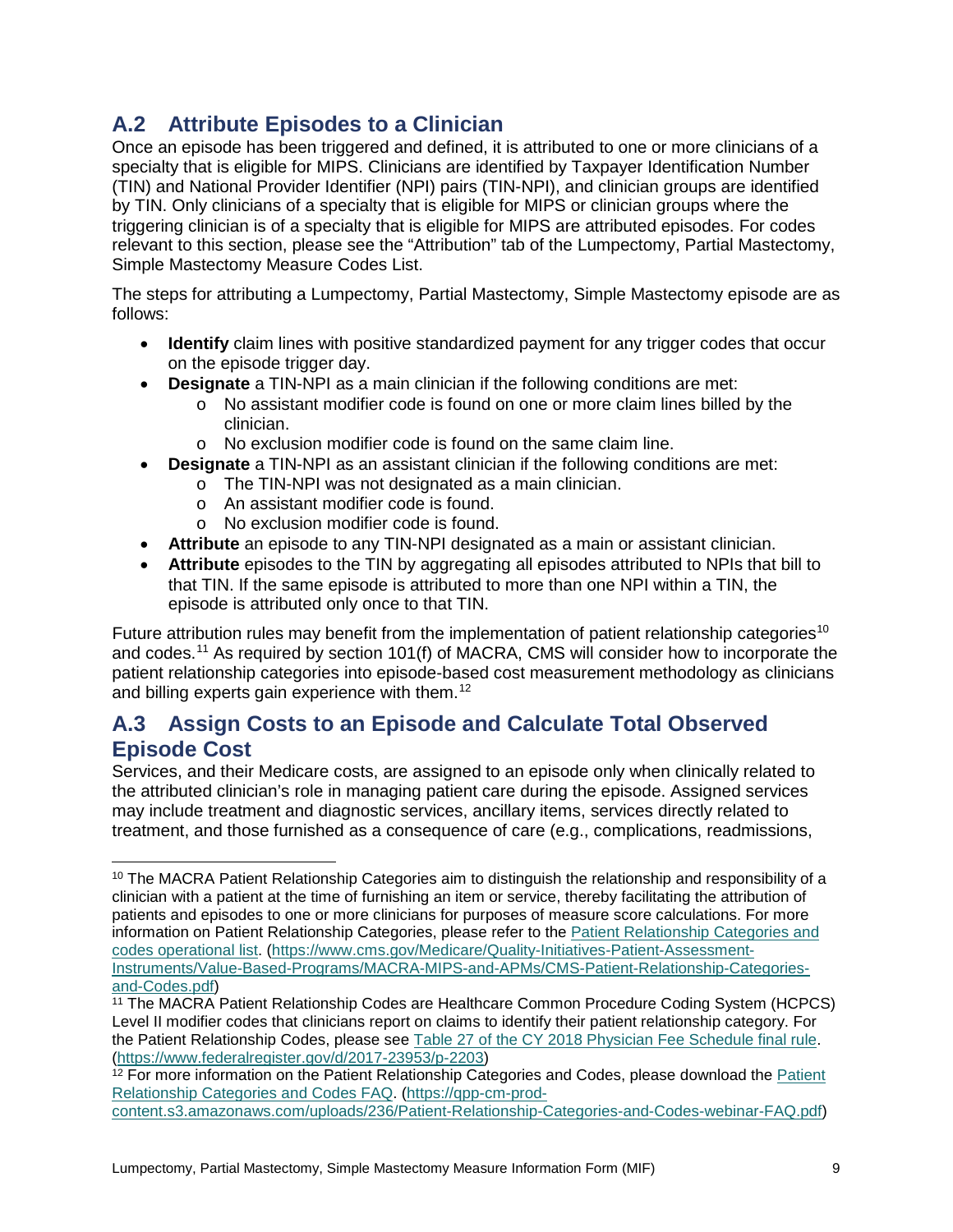unplanned care, and emergency department visits). Unrelated services are not assigned to the episode. For example, the cost of care for a chronic condition that occurs during the episode but is not related to the clinical management of the patient relative to the partial or total mastectomy would not be assigned.

To ensure that only clinically related services are included, services during the episode window are assigned to the episode based on a series of service assignment rules, which are listed in the "Service\_Assignment" tab of the Lumpectomy, Partial Mastectomy, Simple Mastectomy Measure Codes List file.

For the Lumpectomy, Partial Mastectomy, Simple Mastectomy episode group, only services performed in the following service categories are considered for assignment to the episode costs:

- Emergency Department (ED)
- Outpatient (OP) Facility and Clinician Services
- IP Medical
- IP Surgical
- Home Health (HH)

In addition to service category, service assignment rules may be modified based on the service category in which the service is performed, as listed above. Service assignment rules may also be defined based on specific (i) service information alone or service information combined with diagnosis information, (ii) prior incidence of service, and/or (iii) the timing of the service, as detailed below.

- Services may be assigned to the episode based on the following service information combinations:
	- o High level service code alone
	- o High level service code combined with first three digits of the International Classification of Diseases – Tenth Revision diagnosis code (3-digit ICD-10 diagnosis code)
	- o High level service code combined with full ICD-10 diagnosis code
	- o High level service code combined with more specific service code
	- o High level service code combined with more specific service code and with 3 digit ICD-10 diagnosis code
	- o High level service code combined with more specific service code and with full ICD-10 diagnosis code
- Assigned services may be further refined by prior incidence of service or diagnosis:
	- o Services may be assigned unconditionally (regardless of prior incidence of the service in patient's recent claims history)
	- o Services may be assigned if newly occurring
	- o Services may be assigned in combination with a diagnosis if the service is newly occurring
	- $\circ$  Services may be assigned in combination with a diagnosis if the diagnosis is newly occurring
	- o Services may be assigned in combination with a diagnosis if either the service OR the diagnosis are newly occurring
	- $\circ$  Services may be assigned in combination with a diagnosis if both the service AND the diagnosis are newly occurring
- Services as defined by the applicable combinations and incidence options above may be assigned with only specific timing: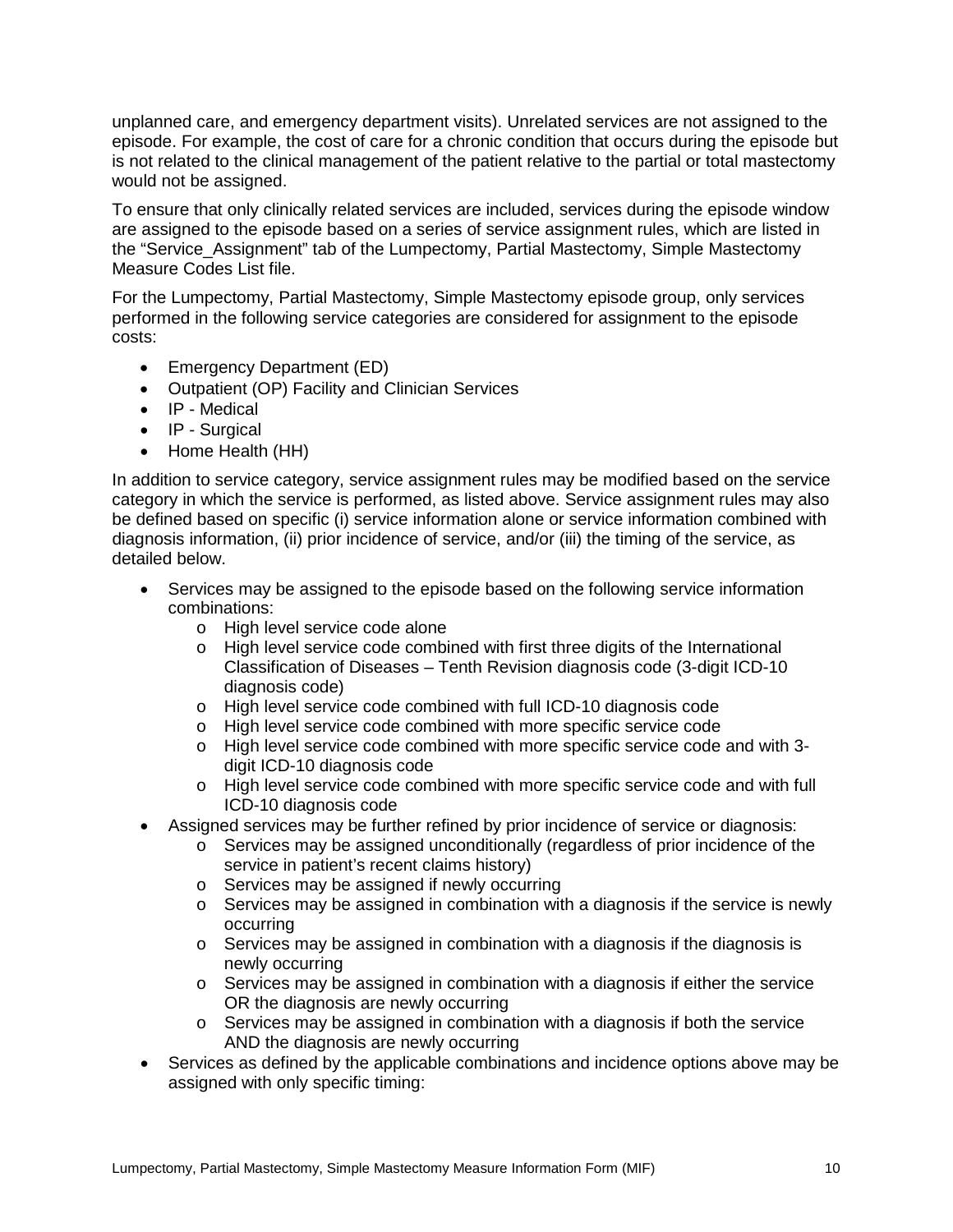- o Services may be assigned based on whether or not the service occurs before the trigger (in the pre-trigger window) and/or after the trigger (in the post-trigger window)
- $\circ$  Services may be assigned only if they occur within a particular number of days from the trigger within the episode window, and services may be assigned for a period shorter than the full duration of the episode window

The steps for assigning costs are as follows:

- **Identify** all services on claims with positive standardized payment that occur within the episode window.
- **Assign** identified services to the episode based on the types of service assignment rules described above.
- **Assign** all claims with trigger codes occurring during the trigger day/stay.
- **Assign** all physician claims and DME claims occurring during concurrent IP stay.
- **Assign** all inpatient E&M claims during IP stays in the post-trigger window assigned to episode.
- **Sum** standardized Medicare allowed amounts for all claims assigned to each episode to obtain the standardized total observed episode cost.

Service Assignment Example

- Clinician A performs partial or total mastectomy for Patient K. This service triggers a Lumpectomy, Partial Mastectomy, Simple Mastectomy episode, which is attributed to Clinician A.
- Clinician B performs a repeat surgery for the patient for incomplete resection, which is considered a clinically related service, during the episode window.
- Because repeat surgery for incomplete resection during the episode window is considered to be clinically related to the initial partial or total mastectomy, the cost of the repeat surgery for incomplete resection will be assigned to Clinician A's Lumpectomy, Partial Mastectomy, Simple Mastectomy episode.

## <span id="page-10-0"></span>**A.4 Exclude Episodes**

Before measure calculation, episode exclusions are applied to remove certain episodes from measure score calculation. Certain exclusions are applied across all procedural episode groups, and other exclusions are specific to this measure, based on consideration of the clinical characteristics of a homogenous patient cohort. The measure-specific exclusions are listed in the "Exclusions" and "Exclusions\_Details" tabs in the Lumpectomy, Partial Mastectomy, Simple Mastectomy Measure Codes List file.

The steps for episode exclusion are as follows:

- **Exclude** episodes from measure calculation if:
	- o The beneficiary has a primary payer other than Medicare for any time overlapping the episode window or 120-day lookback period prior to the trigger day.
	- o The beneficiary was not enrolled in Medicare Parts A and B for the entirety of the lookback period plus episode window, or was enrolled in Part C for any part of the lookback plus episode window.
	- o No main clinician is attributed the episode.
	- o The beneficiary's date of birth is missing.
	- o The beneficiary's death date occurred before the episode ended.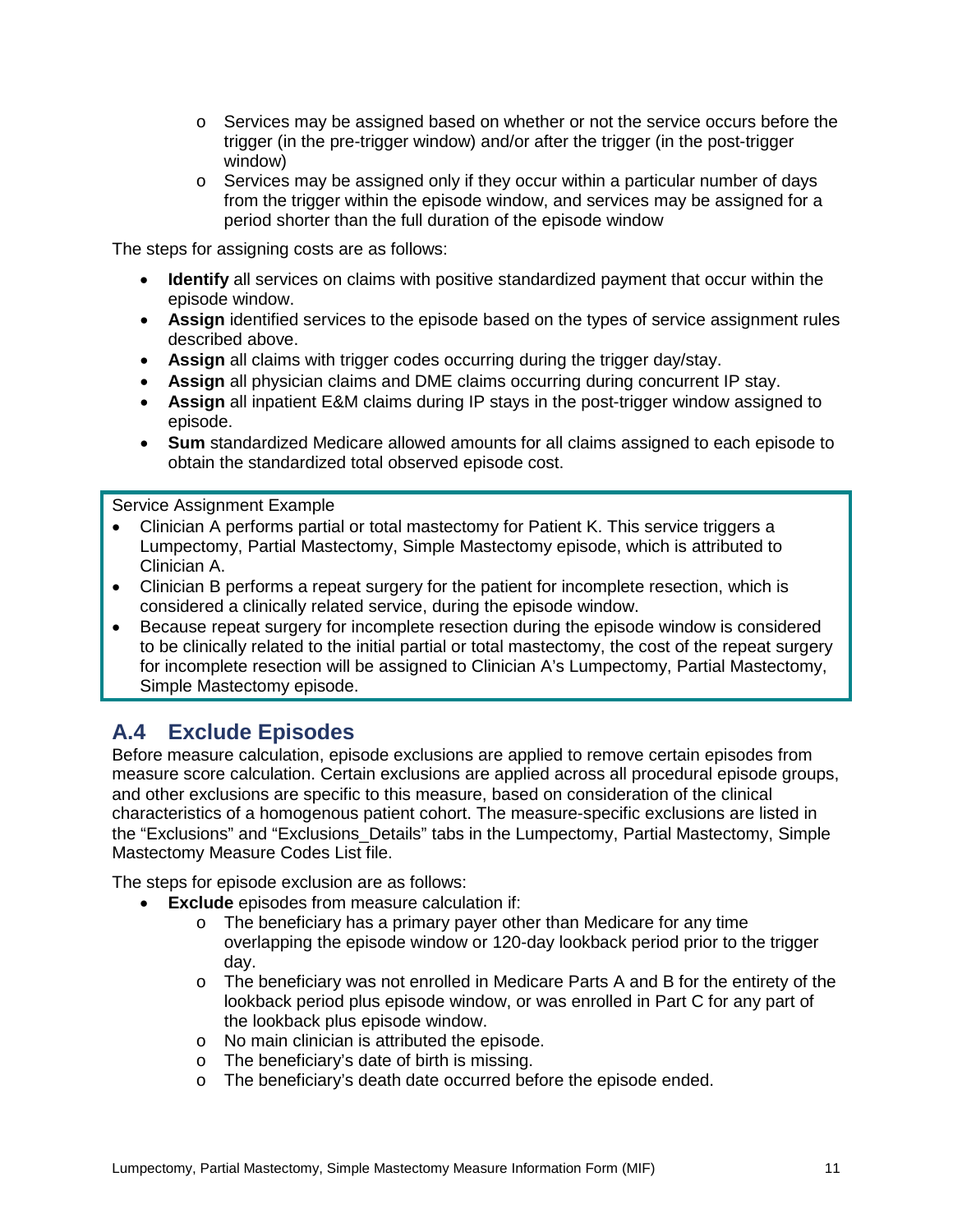- $\circ$  The episode trigger claim was not performed in an ambulatory/office-based care, OP hospital, or ASC setting based on its place of service.
- **Apply** measure-specific exclusions, which check the beneficiary's Medicare claims history for certain billing codes (as specified in the Measure Codes List file) that indicate the presence of a particular procedure, condition, or characteristic.

## <span id="page-11-0"></span>**A.5 Estimate Expected Costs through Risk Adjustment**

Risk adjustment is used to estimate expected episode costs in recognition of the different levels of care beneficiaries may require due to comorbidities, disability, age, and other risk factors. The risk adjustment model includes variables from the CMS Hierarchical Condition Category Version 22 (CMS-HCC V22) 2016 Risk Adjustment Model, [13](#page-11-1) as well as other standard risk adjustors (e.g., beneficiary age) and variables for clinical factors that may be outside the attributed clinician's reasonable influence. A full list of risk adjustment variables can be found in the "RA" and "RA\_Details" tabs of the Lumpectomy, Partial Mastectomy, Simple Mastectomy Measure Codes List file.

Steps for defining risk adjustment variables and estimating the risk adjustment model are as follows:

- **Define** HCC and episode group-specific risk adjustors using service and diagnosis information found on the beneficiary's Medicare claims history in the 120-day period prior to the episode trigger day (or the timing specified in the "RA\_Details" tab of the Measure Codes List file) for certain billing codes that indicate the presence of a procedure, condition, or characteristic.
- **Define** other risk adjustors that rely upon Medicare beneficiary enrollment and assessment data as follows:
	- o Identify beneficiaries who are originally "Disabled without end-stage renal disease (ESRD)" or "Disabled with ESRD" using the original reason for joining Medicare field in the Medicare beneficiary enrollment database (EDB).
	- o Identify beneficiaries with ESRD if their enrollment indicates ESRD coverage, ESRD dialysis, or kidney transplant in the Medicare beneficiary enrollment database in the lookback period.
	- o Identify beneficiaries who have spent at least 90 days in a long-term care institution without having been discharged to the community for 14 days, based on MDS assessment data.
- **Drop** risk adjustors that are defined for less than 15 episodes nationally for each subgroup to avoid using very small samples.
- **Categorize** beneficiaries into age ranges using their date of birth information in the Medicare beneficiary enrollment database. If an age range has a cell count less than 15, collapse this in the next adjacent age range category towards the reference category (65-69).
- **Run** an ordinary least squares (OLS) regression model to estimate the relationship between all the risk adjustment variables and the dependent variable, the standardized observed episode cost, to obtain the risk-adjusted expected episode cost. A separate OLS regression is run for each episode sub-group nationally.

<span id="page-11-1"></span> $\overline{a}$ <sup>13</sup> CMS uses an HCC risk adjustment model to calculate risk scores. The HCC model ranks diagnoses into categories that represent conditions with similar cost patterns. Higher categories represent higher predicted healthcare costs, resulting in higher risk scores. There are over 9,500 ICD-10-CM codes that map to one or more of the 79 HCC codes included in the CMS-HCC V22 model.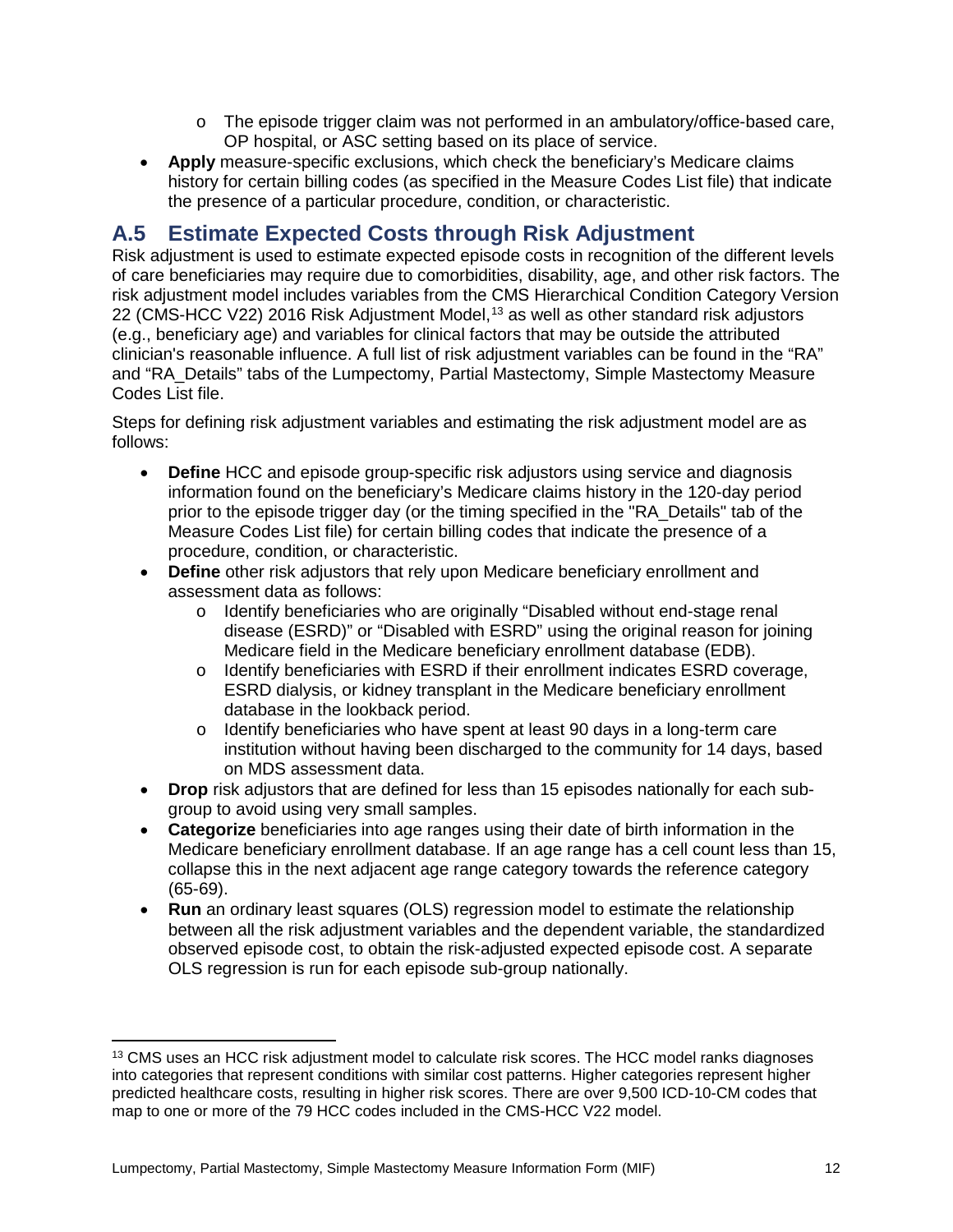- **Winsorize**[14](#page-12-1) expected costs as follows.
	- $\circ$  Assign the value of the 0.5<sup>th</sup> percentile to all expected episode costs below the 0.5<sup>th</sup> percentile.
	- o Renormalize[15](#page-12-2) values by multiplying *each episode's winsorized expected cost* by *the sub-group's average expected cost*, and dividing the resultant value by *the sub-group's average winsorized expected cost*.
- **Exclude**<sup>[16](#page-12-3)</sup> episodes with outliers as follows. This step is performed separately for each sub-group.
	- o Calculate each episode's residual as the difference between *the re-normalized, winsorized expected cost computed above* and *the observed cost*.
	- $\circ$  Exclude episodes with residuals below the 1<sup>st</sup> percentile or above the 99<sup>th</sup> percentile of the residual distribution.
	- o Renormalize the resultant expected cost values by multiplying *each episode's winsorized expected costs after excluding outliers* by *the sub-group's average standardized observed cost across all episodes originally in the risk adjustment model*, and dividing by *the sub-group's average winsorized expected cost after excluding outliers*.

### <span id="page-12-0"></span>**A.6 Calculate Measure Scores**

Measure scores are calculated for a TIN or TIN-NPI as follows:

- Calculate the ratio of observed to expected episode cost for *each* episode attributed to the clinician/clinician group.
- Calculate the *average* ratio of observed to expected episode cost across the *total* number of episodes attributed to the clinician/clinician group.
- Multiply the average ratio of observed to expected episode cost by the national average observed episode cost to generate a dollar figure representing risk-adjusted average episode cost.

The clinician-level or clinician group practice-level risk-adjusted cost for any attributed clinician (or clinician group practice) "j" can be represented mathematically as:

$$
Measure\ Score_j = \left(\frac{1}{n_j}\sum_{i\in I_j}\frac{Y_{ij}}{\widehat{Y_{ij}}}\right)\left(\frac{1}{n}\sum_j\sum_{i\in\{I_j\}}Y_{ij}\right)
$$

<span id="page-12-1"></span> $\overline{a}$ <sup>14</sup> Winsorization aims to limit the effects of extreme values on expected costs. Winsorization is a statistical transformation that limits extreme values in data to reduce the effect of possible outliers. Winsorization of the lower end of the distribution (i.e., bottom coding) involves setting extremely low predicted values below a predetermined limit to be equal to that predetermined limit.

<span id="page-12-2"></span><sup>&</sup>lt;sup>15</sup> Renormalization is performed after adjustments are made to the episode's expected cost, such as bottom-coding or residual outlier exclusion. This process multiplies the adjusted values by a scalar ratio to ensure that the resulting average is equal to the average of the original value.

<span id="page-12-3"></span><sup>&</sup>lt;sup>16</sup> This step excludes episodes based on outlier residual values from the calculation and renormalizes the resultant values to maintain a consistent average episode cost level.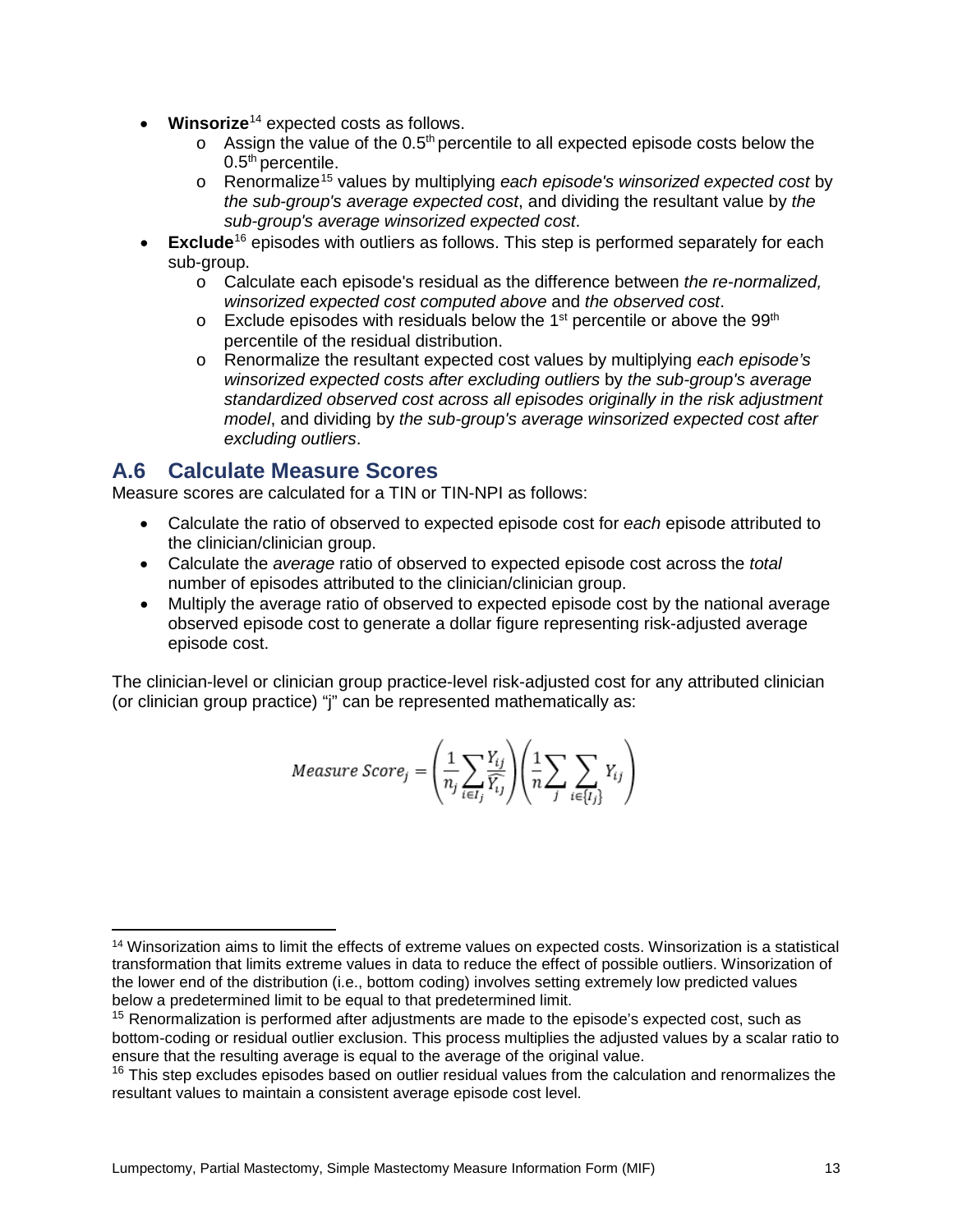where:

- is the standardized payment for episode  $i$  and attributed clinician  $Y_{ij}$ (or clinician group practice)  $j$
- $\widehat{Y}_{ii}$ is the expected standardized payment for episode *i* and clinician (or clinician group practice) *j*, as predicted from risk adjustment
- is the number of episodes for clinician (or clinician group practice)  $j$  $n_i$
- is the total number of TIN/TIN-NPI attributed episodes nationally  $\boldsymbol{n}$
- $i \in \{I_i\}$ is all episodes i in the set of episodes attributed to clinician (or clinician group practice) i

A diagram demonstrating a visual depiction of an example measure calculation can be found in Appendix B.

A lower measure score indicates that the observed episode costs are lower than or similar to expected costs for the care provided for the particular patients and episodes included in the calculation, whereas a higher measure score indicates that the observed episode costs are higher than expected for the care provided for the particular patients and episodes included in the calculation.